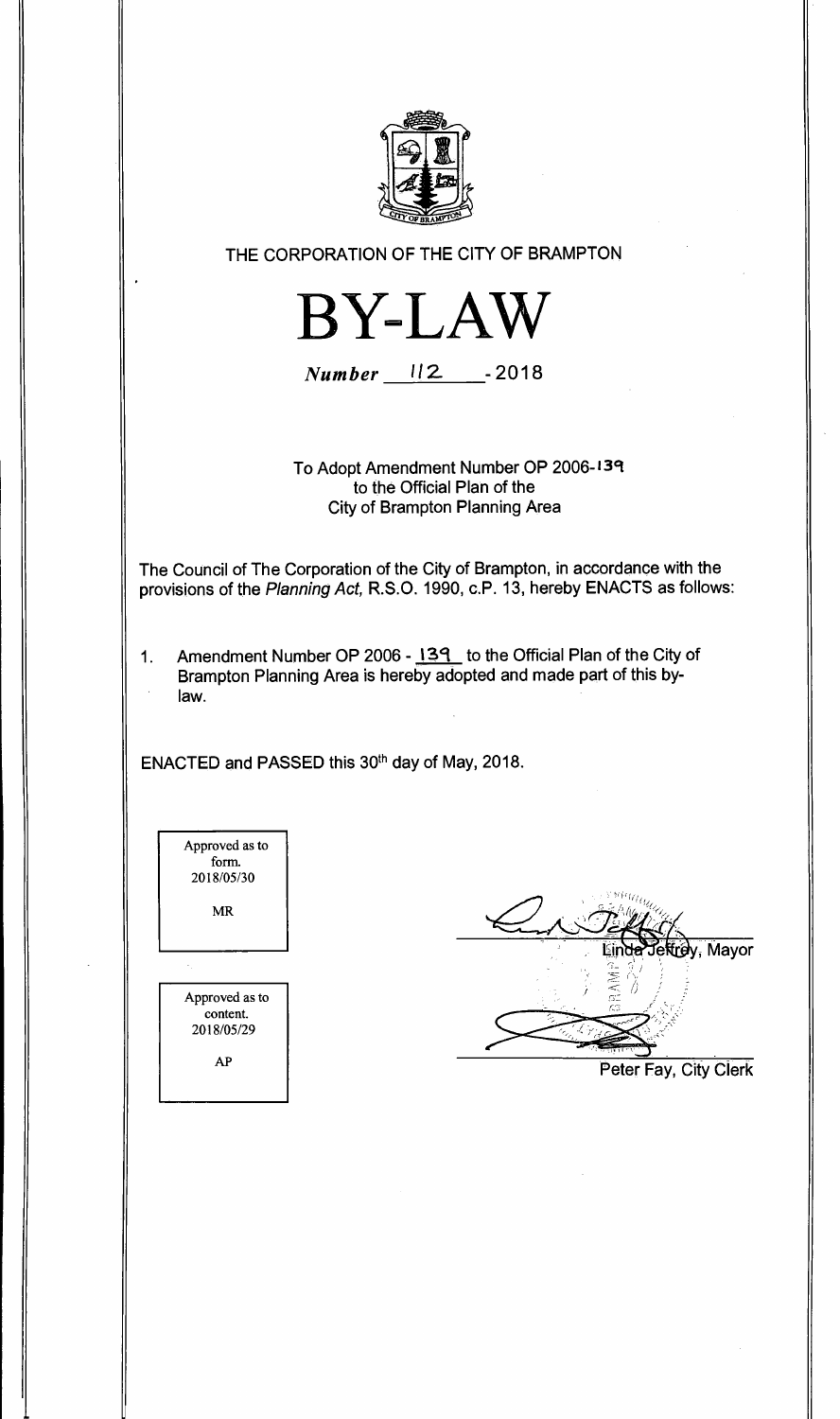**AMENDMENT NUMBER OP 2006 - 139 to the Official Plan of the City of Brampton Planning Area**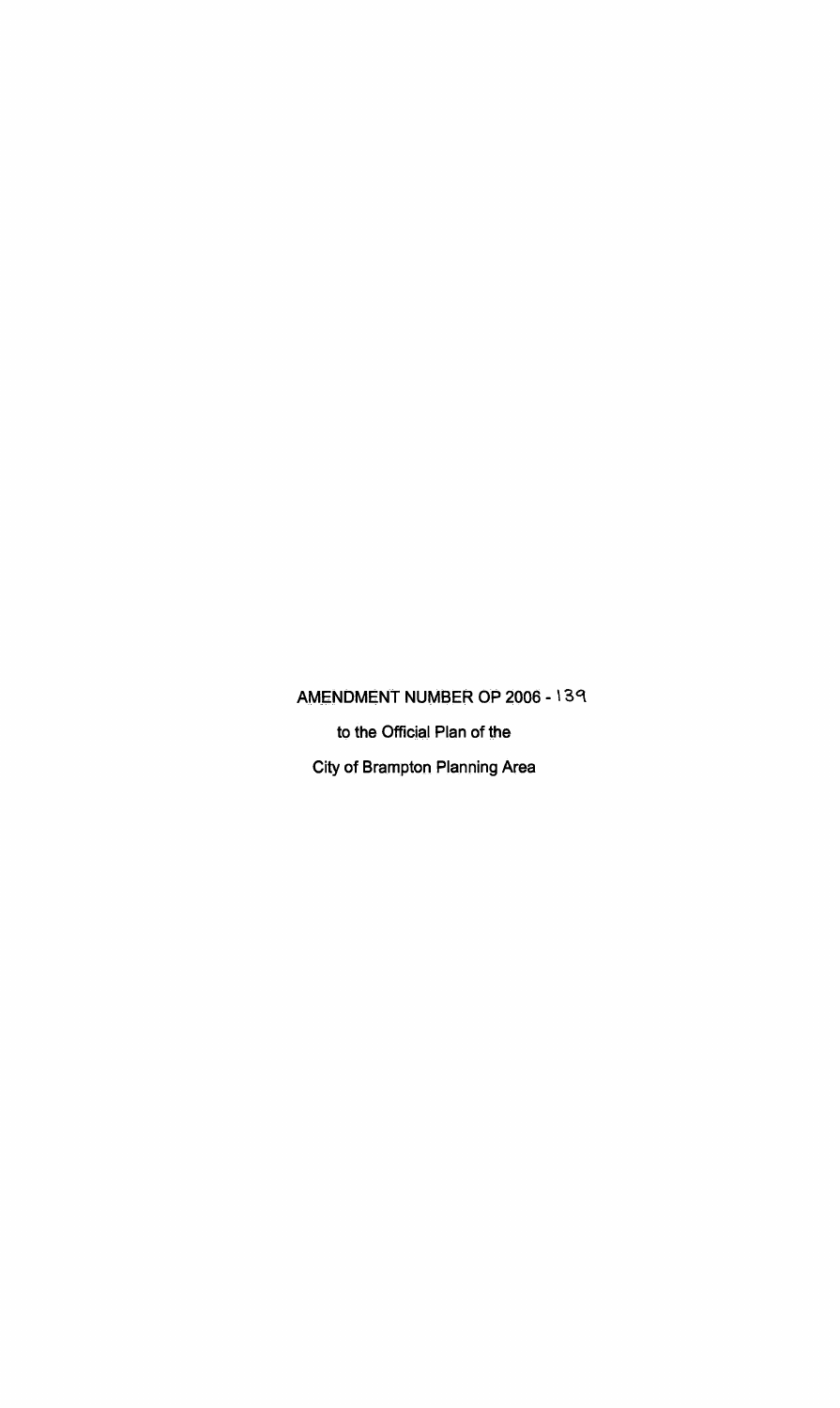### **AMENDMENT NUMBER OP 2006 -139 TO THE OFFICIAL PLAN OF THE CITY OF BRAMPTON PLANNING AREA**

# **1.0 Purpose:**

**The purpose of this amendment is to amend the Heart Lake West Secondary Plan (Area 3) to change the land use designation of the lands outlined on Schedule A and B to this amendment to permit the development of the subject lands for "Medium-High Density Residential" purposes and to provide specific policies for the development of the subject lands. An "Open Space" designation is proposed for the portion of the lands to be dedicated as part of the City's natural heritage system.** 

# **2.0 Location:**

**The lands subject to this amendment are located at the northwest corner of Conestoga Drive and Sandalwood Parkway East. The lands have a frontage of approximately 159 metres (522 feet) on Sandalwood Parkway East, approximately 124 metres (407 feet) on Conestoga Drive, and approximately 168 metres (550 feet) on Loafers Lake Lane. The lands are approximately 4.0 hectares (9.9 acres), and are legally described as Part of Lot 14, Concession 1, E.H.S. in the City of Brampton.** 

# **3.0 Amendments and Policies Relative Thereto:**

- **3.1 The document known as the Official Plan of the City of Brampton Planning Area is hereby amended:** 
	- **(1) By deleting from the "District Retail" overlay on Schedule A2 Retail Structure the lands subject to this amendment bounded by Sandalwood Parkway East, Conestoga Drive, Loafers Lake Lane and Etobicoke Creek as outlined on Schedule A to this amendment.**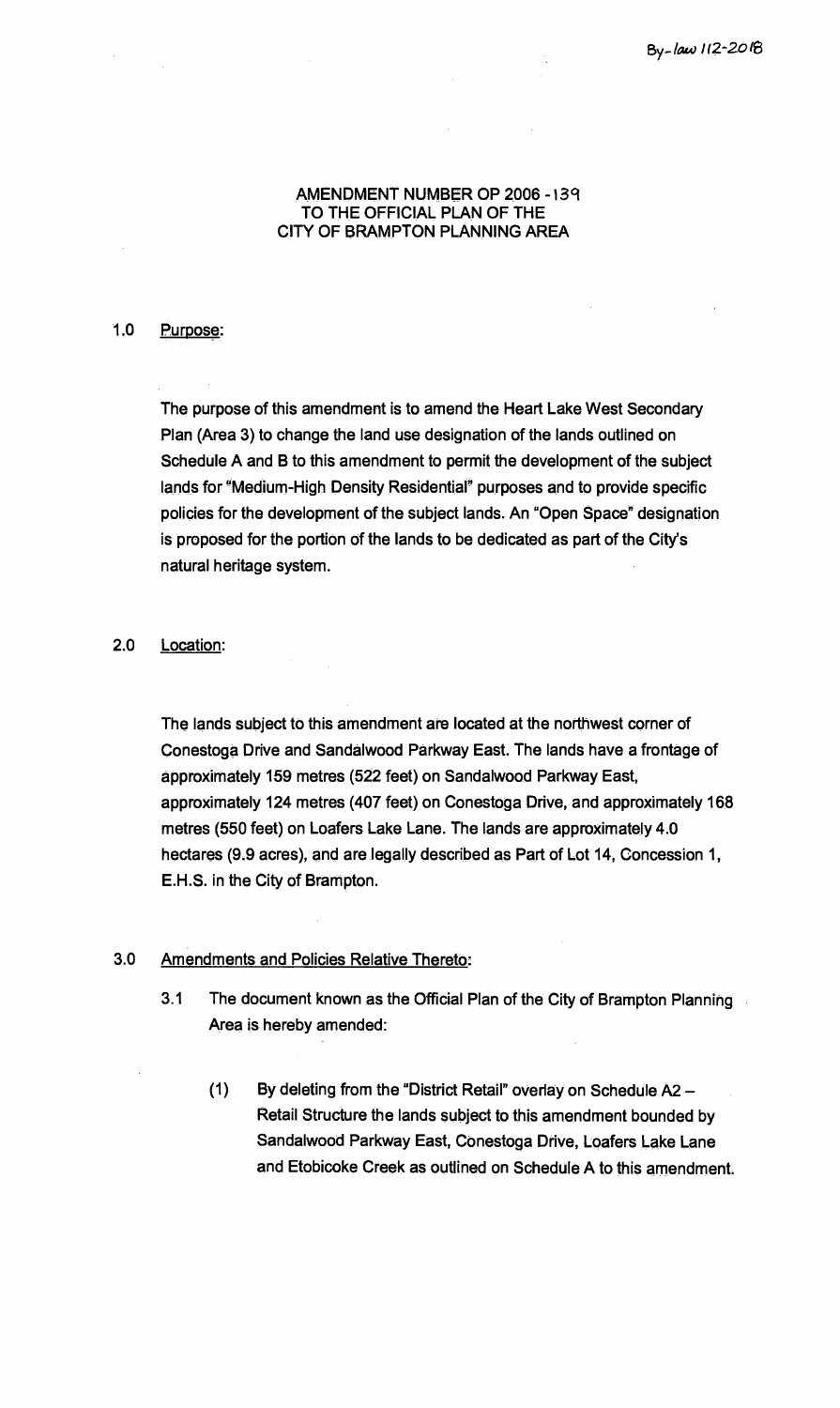- **(2) By adding to the list of amendments pertaining to Secondary Plan Area Number 3: The Heart Lake West Secondary Plan as set out in Part II: Secondary Plans, thereby, Amendment Number OP2006-** 139 .
- **3.2 The portions of the document known as the Consolidated Official Plan of the City of Brampton Planning Area which remain in force being Chapter C35 of Section C of Part C thereof, as they relate to the Heart Lake West Secondary Plan (Part Two Secondary Plans), as amended, are hereby further amended:** 
	- **(1) By changing the designation of the lands subject to this amendment from "Town Centre" to "Medium-High Density Residential" as outlined on Schedule B to this amendment.**
	- **(2) By deleting Section 2.2.1 in its entirety.**
	- **(3) By adding hereto the following as Section 2.5:** 
		- **'2.5 Notwithstanding the housing policies of section 2.4 and 3.1 of the Chapter C35 of Section C of Part C in this Secondary Plan and the housing mix and residential density categories of Section 4.2.1.2 of the Official Plan, the "Medium-High Density Residential" designation located at the northwest comer of Conestoga Drive and Sandalwood Parkway shall be subject to the following requirements:**
		- **2.5.1 The lands shall be developed for townhouse dwellings, and may include semi-detached dwellings, on public roads.**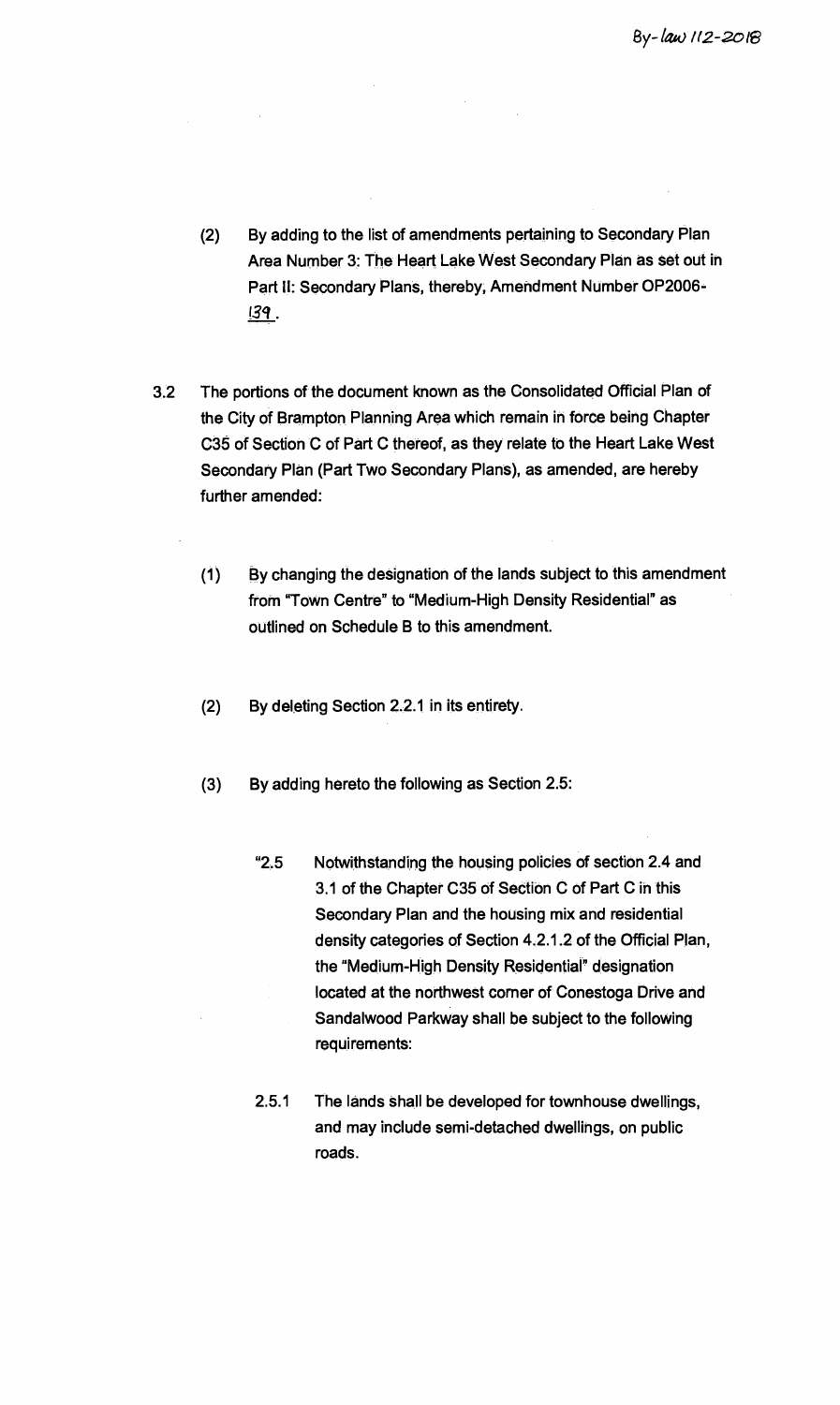- **2.5.2 A minimum density of 54 units and a maximum density of 75 units per net residential hectare (22 to 30 units per net residential acre).**
- **2.5.3 A maximum building height of three (3) storeys.**
- **2.5.4 Dwellings are to be designed with a high degree of architectural articulation and with the use of high quality building materials of primarily brick and stone."**
- **(4) By renumbering Sections 2.5 to 2.6, and their respective subsections, accordingly.**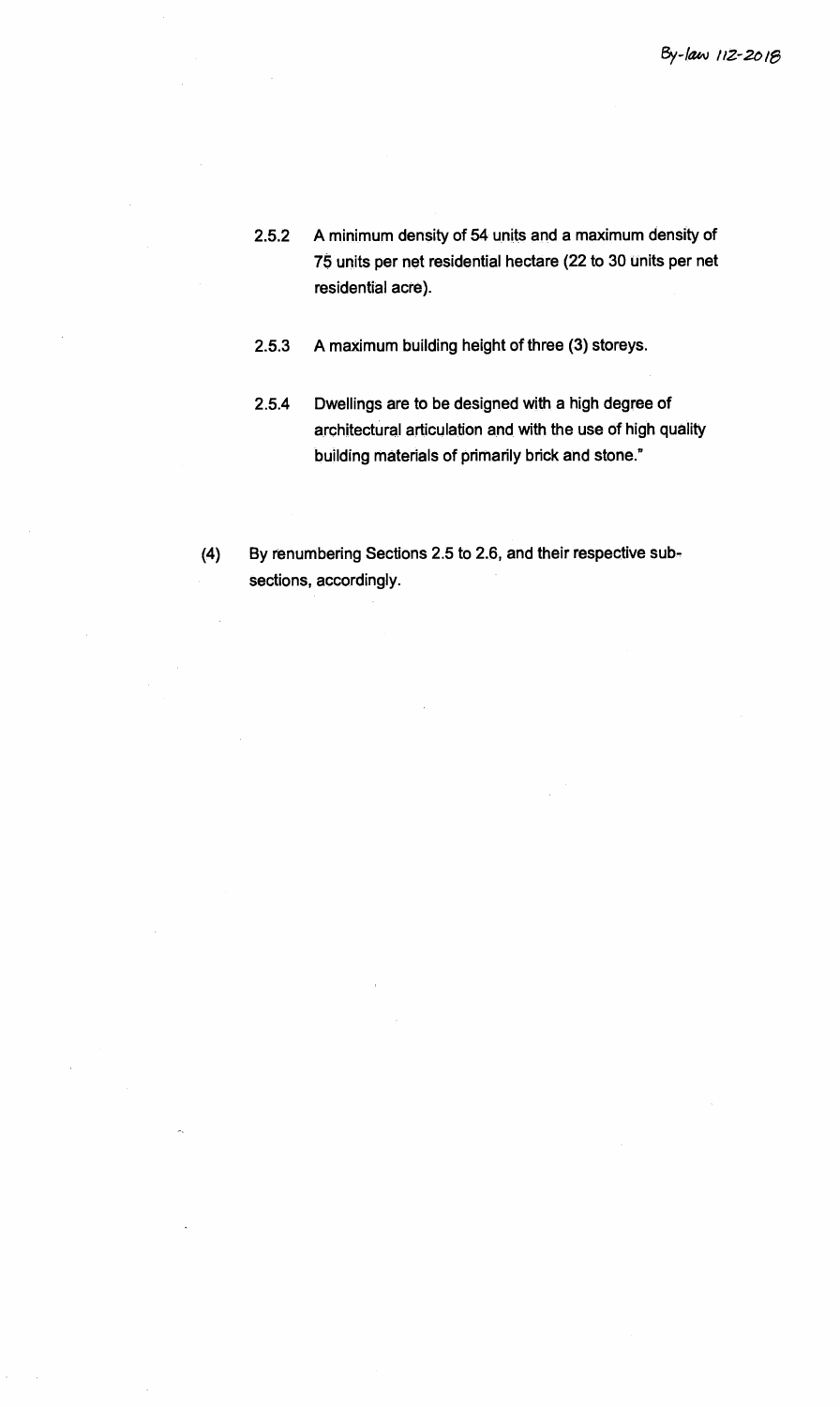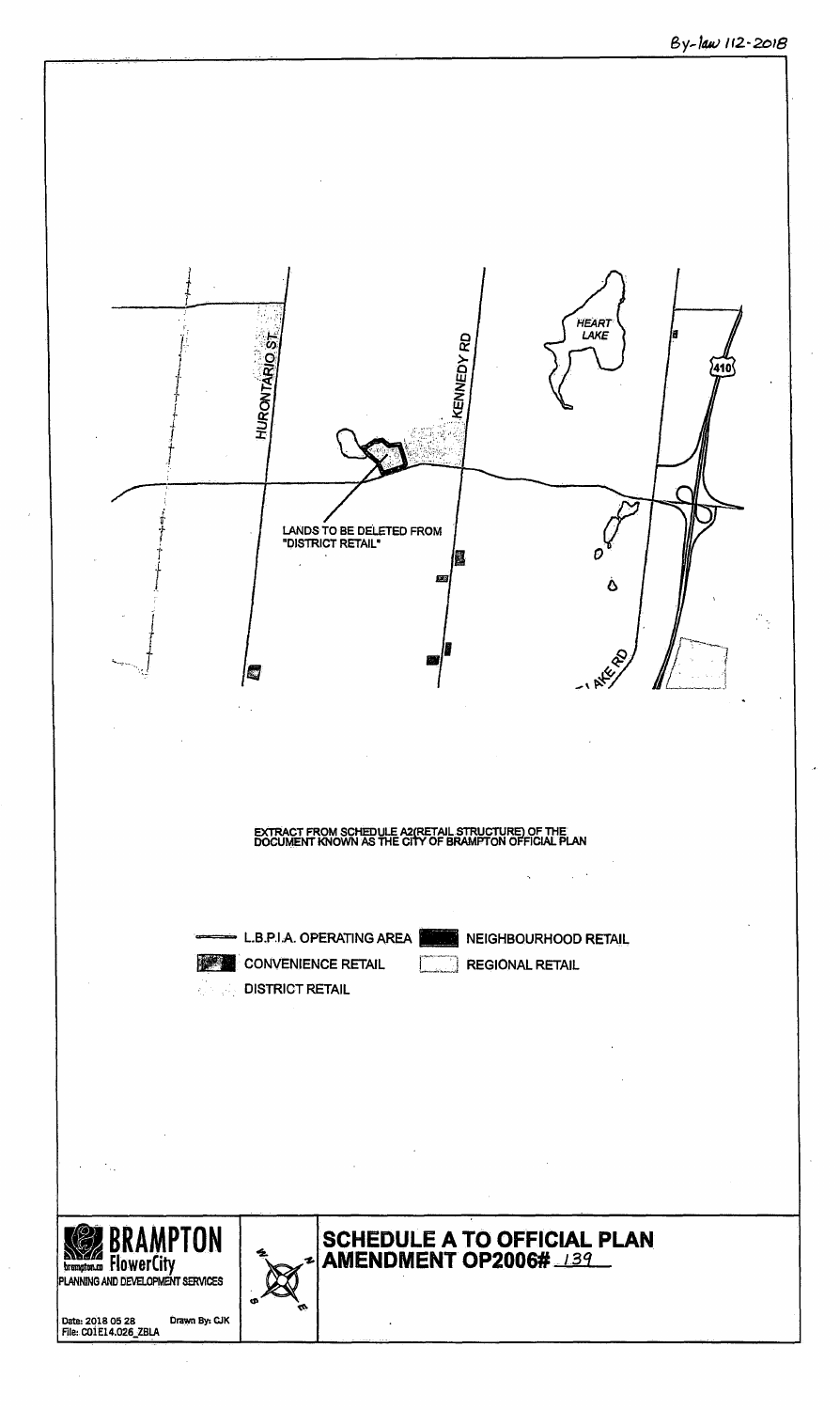